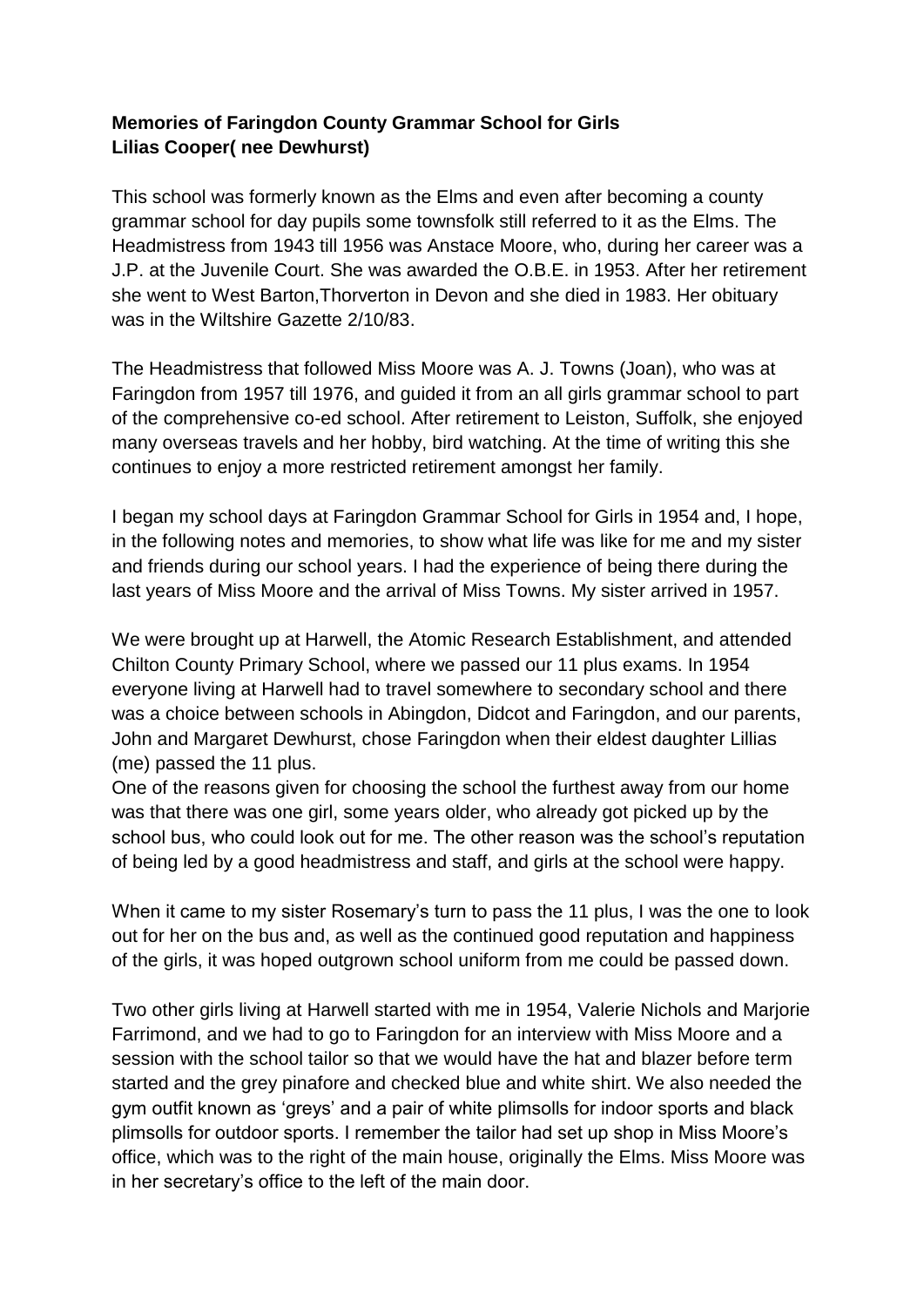We were shown around the school too, but my lasting memory is of the two people, Miss Moore and the tailor, and the fact the hat was rather large but, as it had to last all the time at school that was the maxim of everything bought in those days 'allow for growth.'

Transport to the school was by buses chartered from Tappins Coaches based in Didcot and the cream and brown coaches took girls to the school from villages and towns in Berkshire and the borders of Wiltshire. From our direction there were three buses, one started in Didcot, one in Abingdon and one at Harwell. The Harwell bus took the A34 to Rowestock corner and then went towards Wantage, picking up at the turn offs to East Hendred and Ardington. After Wantage it picked up at Challow, then Stanford in the Vale on the A417, reaching Faringdon in time for the start of the school day. The Didcot bus picked up at the Hanneys, Steventon, Denchworth and Grove and I think the Abingdon bus took in Marcham, Charney Bassett, Buckland and Littleworth. The journey took about an hour each way.

On each bus the bus prefect, usually the first one to get on, or the most senior of those who got on first, had to ensure everyone was on the bus going home that had got on that day. Hats had to be worn at all times and no food was to be eaten on the buses. There was no restriction on writing or singing, so homework was often done to the sound of harmonies being worked on in the back row. We all got very good at writing in a moving vehicle. On the last day of each term buses left the school, with 'hats off' and cheering from the girls, in convoy through the town towards the Folly, waving to local residents, and we were allowed to eat sweets on the bus! Buses came from the Swindon direction too and in 1954 there were no parents in cars picking up, so, at turning out time the road in front of the school was full of coaches, and no doubt this made a big impression on traffic in Faringdon during term time.

In September 1954, when the bus delivered us to the school entrance, the three girls from Harwell found we were all in different classes because that year's intake was so large they had made three classes. I was in a classroom in the old house with Miss Morton as the form teacher and that year she had three unusual names to remember – Lillias Dewhurst, Dallas Clarke and Annas Dixon.

Every pupil was put into a group known as a house, and you remained a member of that house for your school life. The Dewhurst girls were in Grenville and the house colour was yellow. Roper House was green and Sydney House was blue and the fourth house was red – it was another admiral's name but I can't remember it.

Admiral Clifton Brown, a local landowner, was chairman of the governors in those days and had been there from when the school was the Elms, so probably he had something to do with the choice of naval names for the houses. He retired from the school governors when there was a change of headmistress and Lord Faringdon, owner of Buscot Park, took his place as chairman.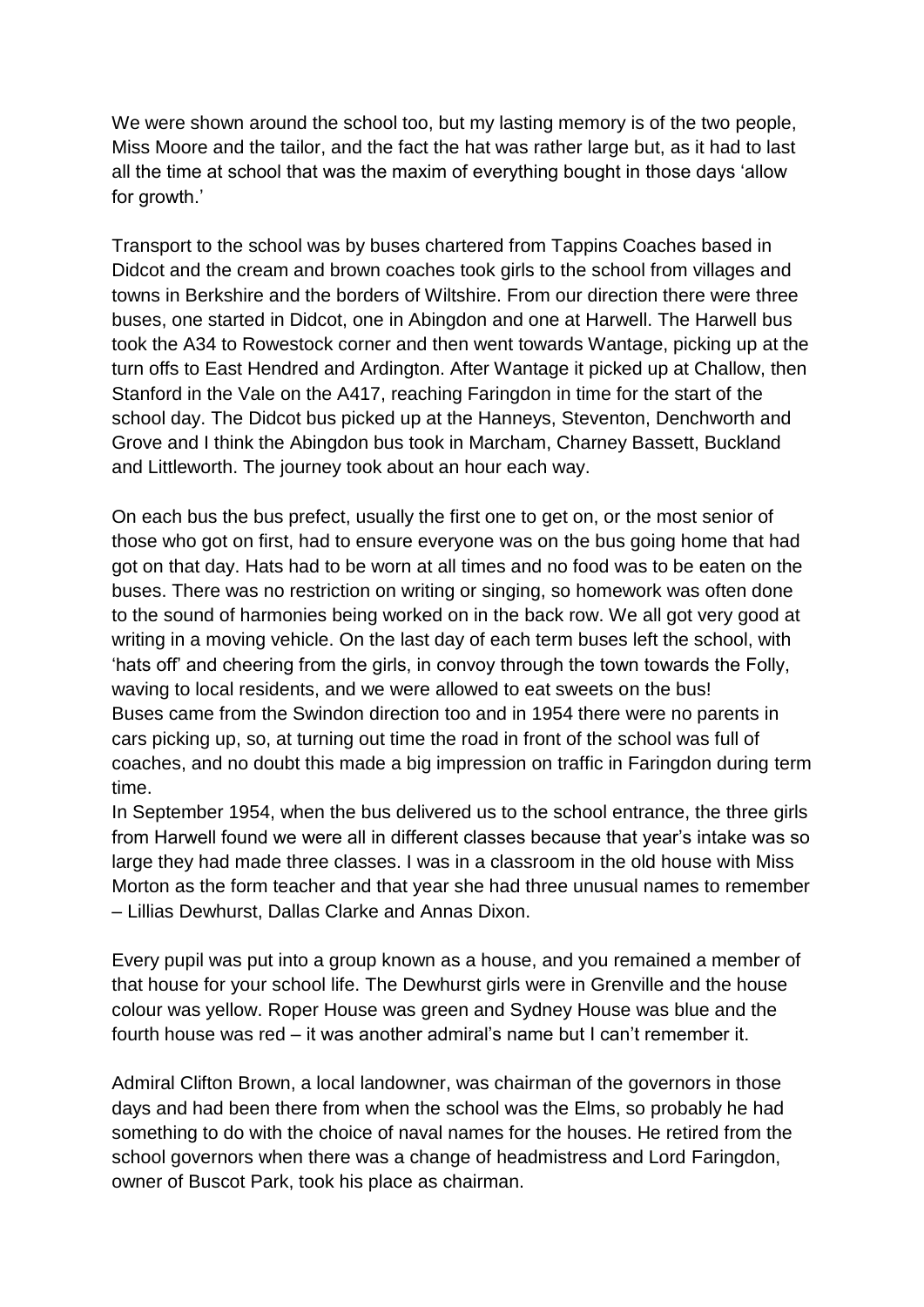Each day began with an assembly in the main hall and every one had to put on their white indoor plimsolls to go into the hall to protect the floor. There were cloakrooms adjacent to the hall where outdoor shoes could be left and where the Jewish and Catholic girls met if their parents objected to them attending assembly.

After assembly pupils followed their timetables. Each class had a form room where some books could be kept, but because space was tight, you could only return to the form room at break or lunch time to collect a forgotten book, so you worked out what you needed for the day and carried it round with you.

One of the first year's form room was the sports pavilion under Miss Pain, which was some distance from the main school, so time was built into the timetables to allow girls to get there and back without dawdling.

Another interesting teaching space was the Hut, which was by the netball courts, and the Barn was by a covered way, which took girls from the main house to the hall.

In 1954 the newest part of the school was the French, Geography and Domestic Science block, now Faringdon Town Library. The original house was where the headmistress' flat was situated with one classroom upstairs, the school nurse's office with the secretary's office and headmistress' office downstairs.

The main Sports changing room and showers were by the assembly hall and other cloakrooms were by the Domestic Science room.

For all health matters a school nurse was on hand and she supervised medicals, the polio immunization programme and the TB vaccination programme.

Every girl had a bottle of milk at morning break and the crates of milk were put close to radiators in winter to keep them from freezing, but most mornings they were to be found in the covered way.

The dining room was not big enough for one sitting, so there were two lunch sittings, but the food was excellent, all home cooked and the staff were very caring towards the new girls who, in some cases, must have gone home for lunch while at primary school.

We were used to staying at school for lunch time and we were also used to the rule that once in school you did not leave till home time, unless it was on a supervised outing. No one was allowed out of Faringdon School except with special permission and I never knew any local town girl who went home for lunch.

When I started at the school swimming lessons, during the summer term, meant a coach trip to Buscot Park to Lord Faringdon's swimming pool on the Lechlade Road. This was no treat as the pool was small and deep and surrounded by classic statues and pillars. The water was cold, dark and slimy and little red worms clung to the swimming costumes if you stopped moving. Non swimmers, like me, clung to the edge in mortal fear of slipping under, but we were told we were lucky to have access to a pool.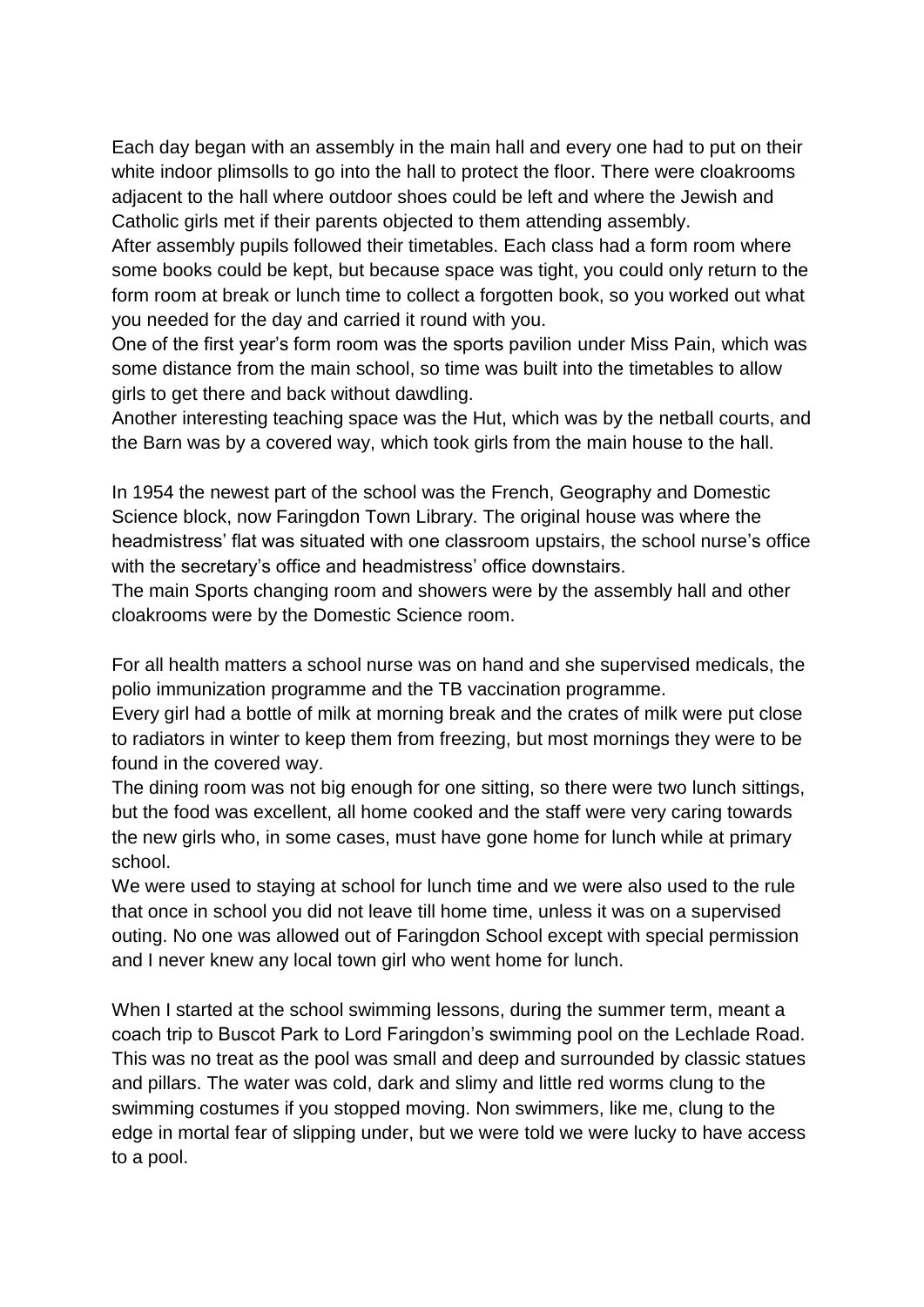A swimming pool fund had been in existence for years and finally, circa 1958, an outdoor pool was built on land beyond the netball courts and before the cricket field. The pavilion was the nearest building for changing in. Although the weather had to be considered every time it was used I learnt to swim in this pool and we never saw red worms, although someone did say in later years that frog spawn was found in it!

As we progressed up the school the uniform changed, pinafores became pleated skirts and in summer we had gingham blue and white dresses, but the gym tunics with matching knickers were used throughout the time at school, only teams playing for the school were allowed shorts and sports shirts.

Every year the school had a Sports Day when parents and siblings attended, and it was mortifying to have to put on the gym outfit for the inter-house games, which were usually gym spectacles involving everyone in the school, when some of us were gaining weight or figures.

Communal showers ( mandatory) also took some getting used to for shy girls.

There were two days when the school was on show to the parents, sports day and the prize giving day, which was usually held in October and presided over by the Chairman of the Governors and the headmistress. Someone of importance and inspiration was also asked to present the prizes and give us a talk.

Amongst the variety of prizes given for progress and achievement in scholarly subjects was the posture girdle given to girls who had good posture and poise. I was awarded one of those in the lower sixth form and that made my grandmother very happy. Being an average sports achiever I had given up any idea of earning what my Scottish grandmother called 'the blue stripe' as I assumed the sports mistress chose the recipients, but it was wonderful to take it home to show my Nan and I was really proud to wear it the next year. I was also surprised and proud to be made head girl in my last year at school and the head girl's badge and posture girdle are still two of my special possessions.

At the end of each term we had to pack up all our books into parcels using strong wrapping paper and tape or string, this was the days before plastic bags, so the parcels could often be rather odd shapes, and they were stacked in the cloakrooms in class order. This was to enable school cleaners to give the classrooms a good clean and also for us to transport our parcels the next term to new form rooms. However, the parcels often got moved, dislodged or came adrift during their time in the cloakrooms so first day back could be an anxious time till you found your parcel.

I left school in September 1961 and returned for the prize giving in October 1962. By then the new dining hall had been built on the netball courts and the Hut had disappeared. I had gained seven o levels and two A levels by the time I left and was able to start work at the library at Harwell and do library exams at night school.